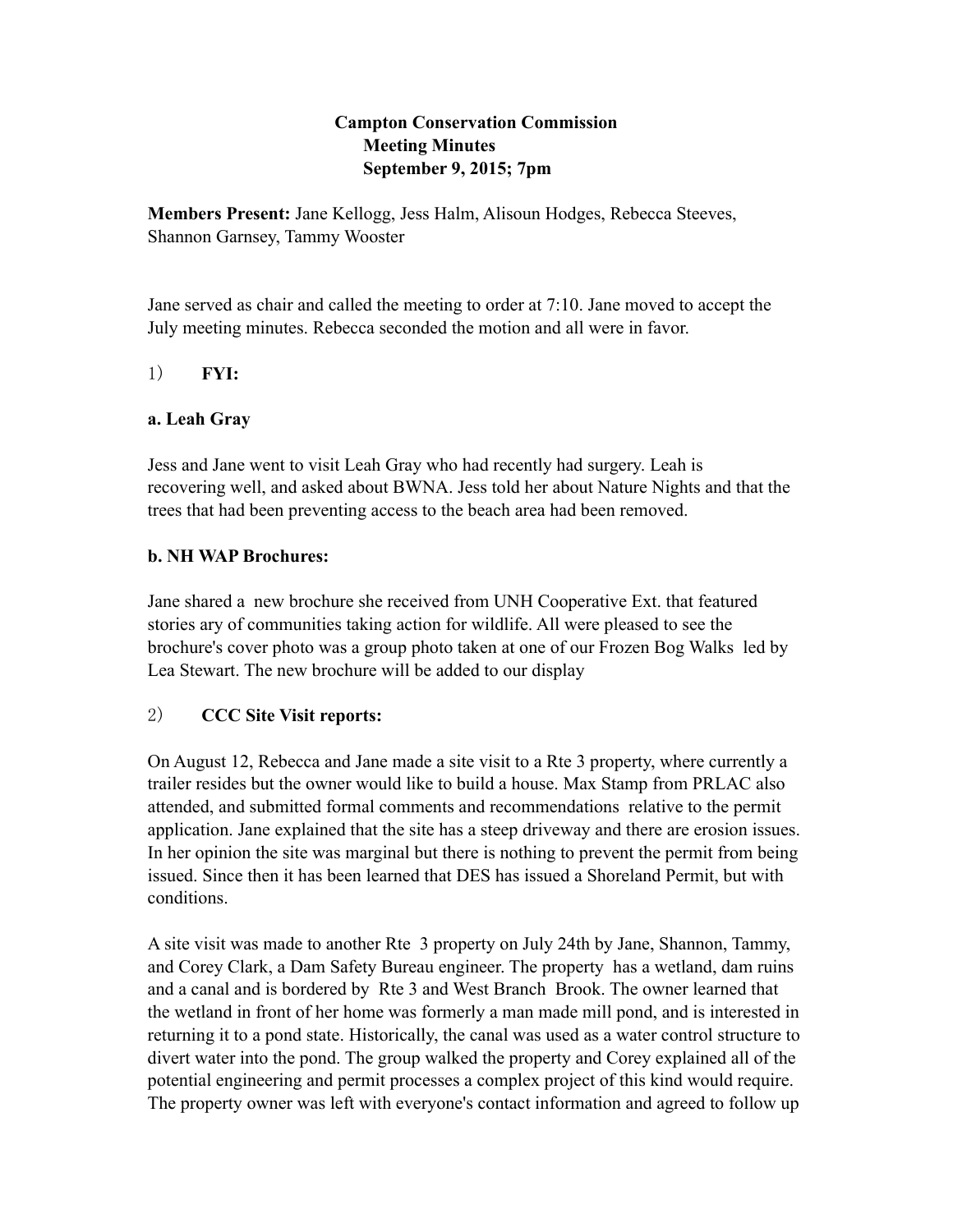if she decides to proceed. Jane reported that since the site visit, the owner had more of her questions answered by Corey in the form of an e-mail, and she would like to meet with the CCC again. Jane urged her to attend our next meeting.

## **3) Conservation Property updates:**

## **a. BWNA:**

Jess recapped the summer's Nature Nights program at BWNA. Out of the 8 scheduled sessions, 6 were well attended, and one was canceled due to weather. Due to a last minute staff change at the Rey Center, a stand in naturalist was quickly found but was not able to attend every session. Jess and Rebecca rose to the occasion and each served as naturalist for one program night. Jess inquired about the CCC being reimbursed for the pre-paid Rey Center naturalist, and was told we would receive a credit for next year's program. The group agreed that we would need a firm commitment from the Rey Center in writing next year in April, and then decide whether or not to go ahead with the program. Shannon commented that given the CCC's skill set, we are capable of running our own program should we decide to do so.

Jess mentioned that someone had mowed the area along the BWNA roadside sign. Jane said that the state installed some rip rap after the stream between the Red Sleigh and BWNA had washed out, so the mowing was likely part of that work. Jess reported that we received another request to inspect a BWNA tree overhanging the Red Sleigh property. Jess, Rebecca and Jane took a look and did not deem it hazardous, but Ian will take another look at it. Alisoun suggested that Ian take a hard look at all of the trees along the property line with an eye for others that may be dead or dying in the near future. Shannnon added that some folks had brought another overhanging limb to her attention, this one above the large rock at the beach access area. Ian will follow up.

# **b. PCP:**

Tammy reported that she contacted Mike Rej and asked him to mow the PCP field at the end of the summer. She explained to Mike that The CCC did not meet in August, and would have to vote on the mowing expenditure at their Sept. meeting so his payment may be delayed. Mike agreed, and said he would submit an invoice after mowing. Tammy made a motion to expend up to \$450 from the Conservation Fund, for the purpose of paying Mike Rej to mow the PCP field. Alisoun seconded the motion and all were in favor**.** All will try and check the CCC mail if at the Town Office to look for the mowing invoice.

# **4). Livermore Falls:**

Jane shared that this Saturday there will be an end of the season Friends of the Pemi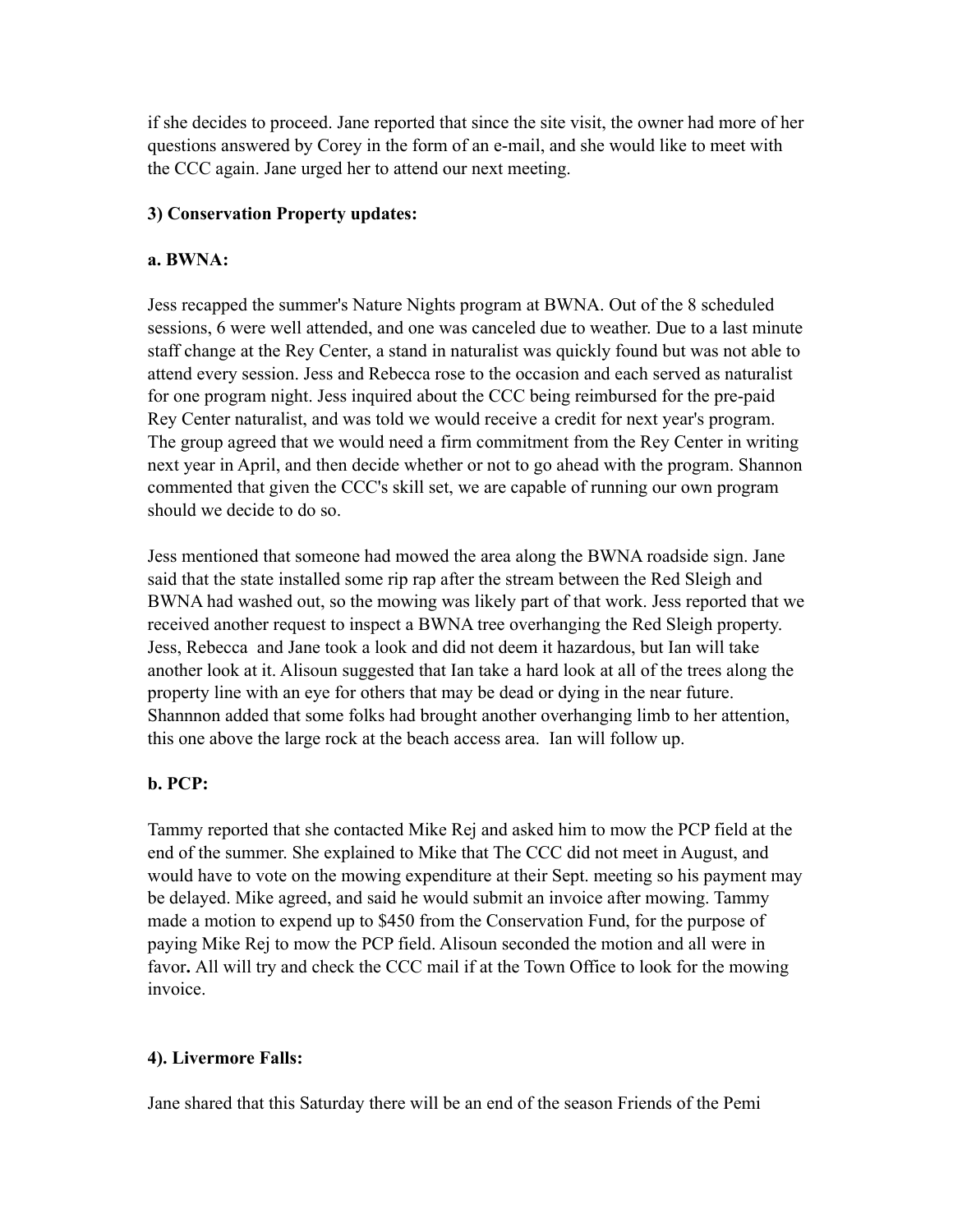group picnic and float down the river if water levels allow. The picnic will be on the Plymouth Common. Jane reported that there have been no new Campton side of the falls developments to date, and there is a meeting scheduled for this week. About a month ago some representatives from the state, energy industry, and some attorneys held a meeting relative to the wind farm settlement, which is supposed to infuse Livermore Falls with some money. Additionallly, the application for the Pumkinseed Bridge to be considered as a NH preservation Society "Seven to Save" site did not get submitted in time. No progress has been made in indentifying who owns the bridge.The idea of conceptualizing a pedestrian bridge over the railroad tracks on the Campton side was discussed. Jane thought it would be great to enlist the help of a creative person to come up with a pedestrain bridge design which would help envision how the area could look. Alisoun thought it would make a great student project, and Jane said she would bring the idea to the next meeting. Jane said she served as a volunteer greeter on the Holderess side 3 days this summer and Shannon joined her one day.

#### **5) Conservation Projects:**

#### **a. Beebe River Tract:**

Jane reported that she heard back from Nancy Bell from the Conservation Fund. Nancy has been out of touch because most of her time has been committed to working on the Federal Forest Legacy Fund application. Tammy said that she read in the Select Board minutes that Nancy met with the Board and described the Beebe River Tract acquisition. Nancy also provided the Board with a packet of materials, and said that the Beebe River Tract property taxes would continue to be paid to the town, and the property will remain gated. Jane said that the Fish  $\&$  Game study of the tract's fishery has been completed but she has yet to hear of any report released.

#### **b. Ellsworth Hill area:**

Jane said there was nothing new regarding the Ellsworth Hill Conservation easement discussion reported at last month's meeting.

#### **6) Northern Pass:**

On August 26, Tammy attended an opponent sponsored meeting in Bridgewater about new developments relative to the proposed Northern Pass Transmission (NPT) Project, and how citizen's can get involved.

 On July 31st, the DOE released their Draft Environmental Impact Study (IES), and is now seeking public comment until Oct 29th. The EIS details the potential environmental impacts of the Proposed Action (as presented by NPT) a No Action alternative, and 9 additional alternatives. Comments of any length can be easily made on the DOE website, but must specifically be relative to the Draft EIS.

The Site Evaluation Committee (SEC) is nearing completion of the rules review and revisions process as per SB 99 and SB 245. The new rules must take effect by Nov. 1st, after which they will apply to all large energy projects in the state and will remain in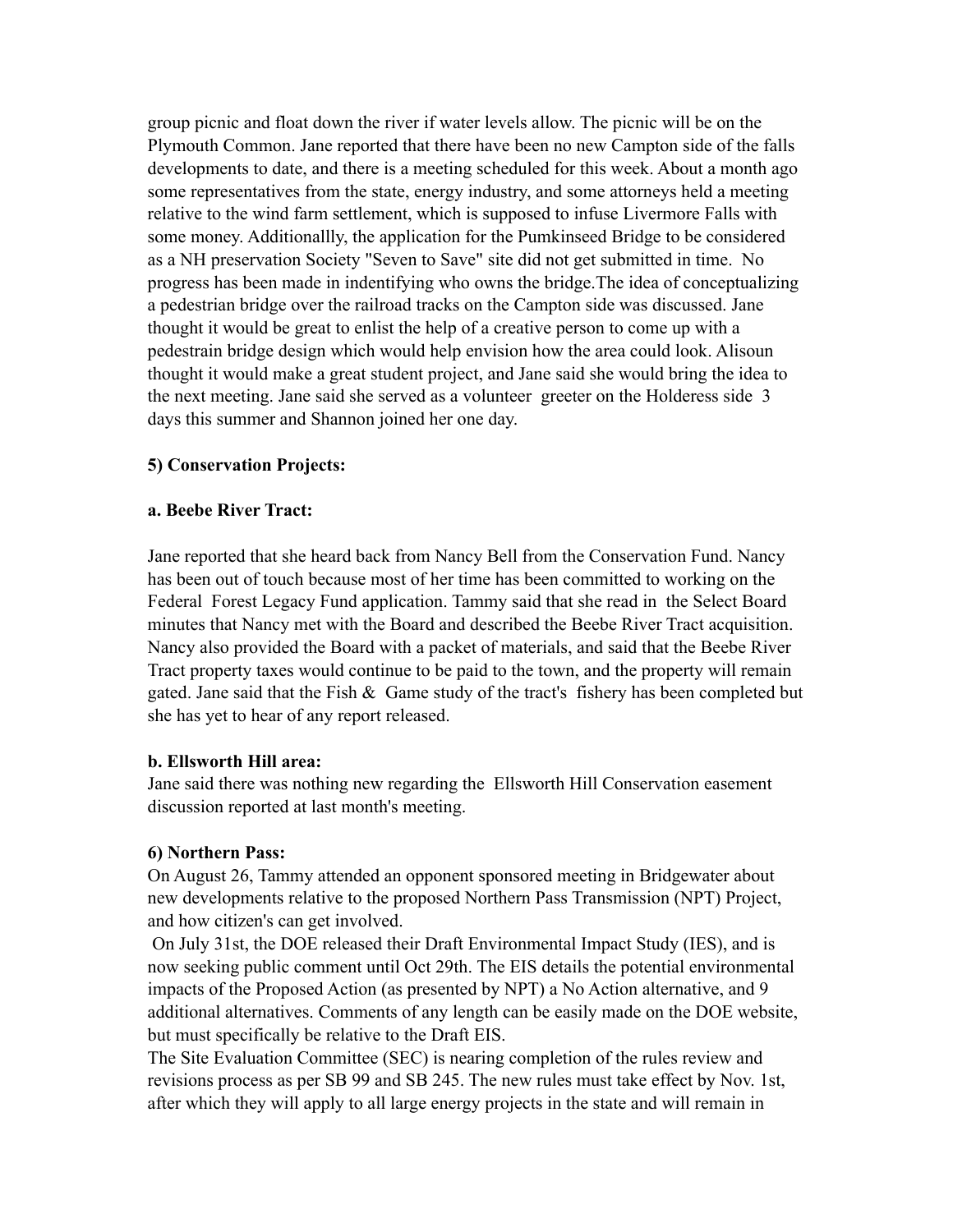effect for years. Tammy learned that currently the process and rules, as proposed to date, are extrememly biased towards the energy industry. One example of this is that there is no requirement that SEC members make a site visit to a proposed project. Another example is that jobs added as a result of a project are considered, whereas jobs lost are not. There is a call for more specific criteria, since the few rules currently proposed are too generalized and not comprehensive. At the meeting people were asked to write a letter to the chair of the SEC and government officials. Tammy will draft a letter and send it around.

 SEC Public Information Hearings are being held in 5 counties across the state. The hearings are required as part of the SEC application process. On Sept 8th, Jane, Alisoun, Rebecca , and Tammy attended the hearing in Lincoln. Other Campton folks identified in the room were Tom Mullen and State Representaive Eric Johnson. Representatives from Eversource and NPT detailed the new Forward NH Plan, which is being presented as an improved route with more economic and tax benefits, and promises lower energy costs for NH. In this proposed plan the line would be buried through seven White Mountain towns including Campton. The plan proposes the line be buried along Rte 3., and a short section of I-93, and will avoid the White Mountain National Forest. The hearing format contained a  $\overline{Q}$  & A session where people could ask questions by writing them on note cards. A retired judge moderated and read the questions aloud which were then answered by the panel. There was no direct interaction allowed between the public and the panel, and no follow up to the questions asked. Most of the questions asked were relative to the impact the new route would have on properties, resources and businesses along Rte 3, and why burial along I-93 was not being considered. Project engineers were unable to answer specific questions such as to which side of the road the line would be buried, but made assurances that they would be working closely with towns to minimize impact and disruption.The main reason given for not burying along I-93 was that construction posed too great a safety hazard. Additionally, it was said that the DOT would require that the line be buried along their highway fenceline which would cross too many wetlands and streams. Following the Q&A session was an oral comment period where people spoke overwhelmingly in opposition to the new plan. Jane read aloud a statement on behalf of the CCC which asked that the entire route be buried, but only if it is deemed to be for the public benefit.

 The overarching message delivered was to not divide NH towns into winners and losers or tower towns vs. burial towns, but to rather bury the entire route. Jane said that she was particularly struck by the comments made by Grafton County Representative Rebecca Brown, who spoke of the Public Trust and was the only person who articulated the idea of not building the project at all. Written and verbal comments are now part of the official SEC transcript and can be used in the adjudicative hearing.

#### **7) Conservation Matters:**

It was Campton's turn in August to write the Conservation Matters column and Jess drafted an informational article about the Northern Pass permitting processes. The